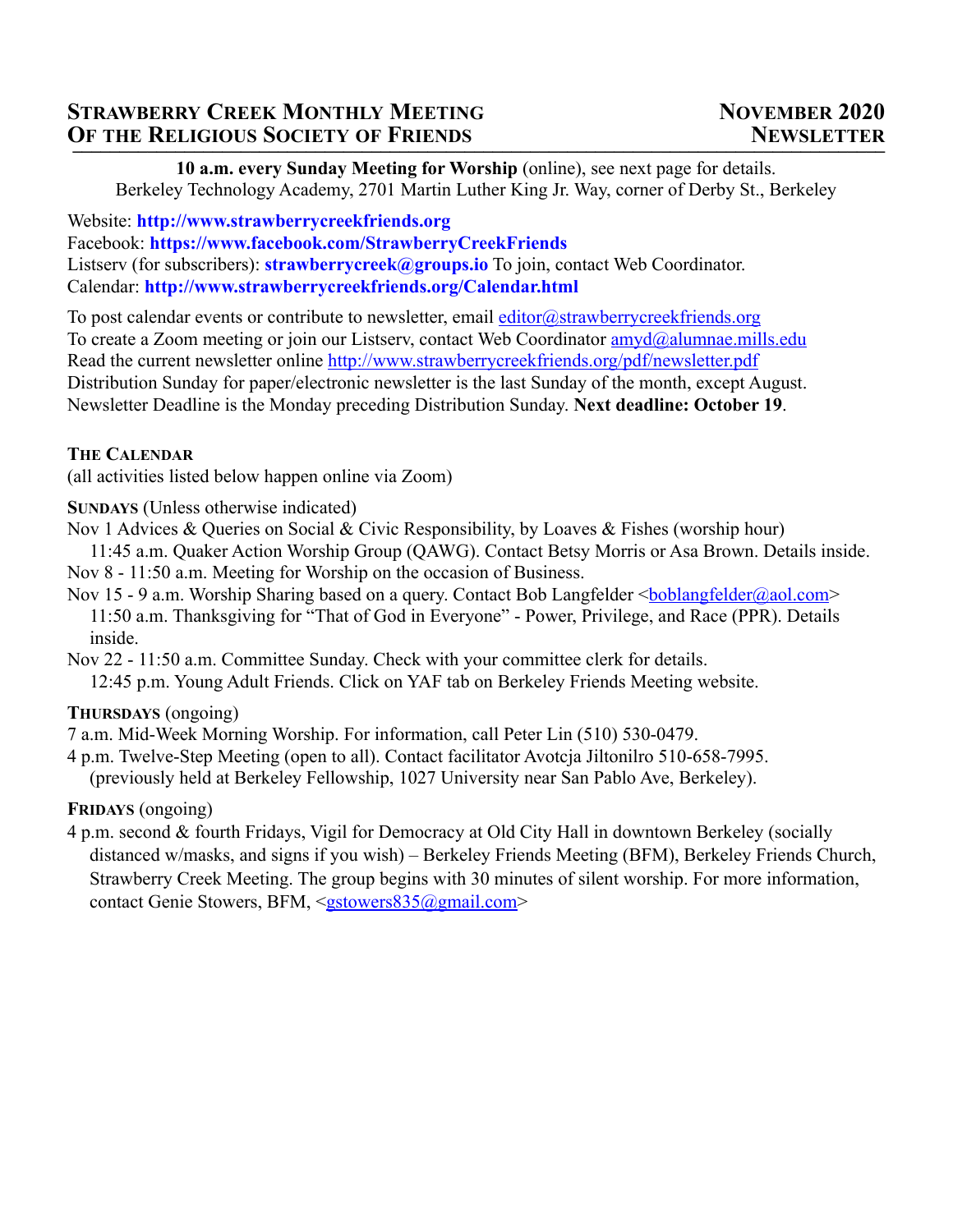#### **Strawberry Creek Sunday Worship (Zoom)**

Strawberry Creek Friends Meeting meets for worship at 10pm Sunday mornings via Zoom. The "Virtual Meeting Room" opens earlier at 9:30 a.m. Our worship closes at 11 a.m., followed by holding in the light those in need, announcements, and online social time to informally share.

### **Berkeley Friends Meeting**

The Zoom link for Berkeley Friends Meeting Sunday worship may be found online http:// www.berkeleyfriendsmeeting.org

#### **Quaker Center Online Worship**

Daily online meeting for worship from 7:30-8 a.m. http:// www.quakercenter.org/meeting-for-worship/

#### **Celebrate early Thanksgiving w/PPR**

After Sunday social time on November 15, 2020, the Power, Privilege, and Race subcommittee welcomes all Friends/friends to our gathering of thanks for "That of God in Everyone."

That phrase is the core of Quaker belief. What does it mean? How do we recognize and celebrate the Divine we encounter in all others? Does our process sometimes take the joy out of our Spirit?

How might deeper awareness and radical acceptance of "That of God in Everyone" invigorate our worship and strengthen human connections within and beyond our Strawberry Creek community?

Please join us at 11:50 a.m. in the Zoom "room" after Meeting for worship and social time! In love and celebration, Susan Burr, clerk PPR.

### **Tis' the Season of Giving**

The newsletter was asked to provide the following, to assist in our individual end of year contributions in the upcoming season of giving.

According to Finance Committee, the Meeting relies on an average contribution of \$600/person from those participating in our Meeting (it is understood that some are able to give more and others contribute less). One expense covered is the Pacific Yearly Meeting (PYM) assessment, for which our Meeting pays PYM \$122 for every Strawberry Creek Friends Meeting member.

In hopes that we may be inspired as individuals to contribute to these worthy causes, the Meeting makes a modest donation (\$150) to each of these non-profit organizations, by highlighting that these are organizations with whom our Meeting has a direct relationship. The individual named as the Meeting's connection may no longer be correct (please inform Finance Committee co-clerks Richard Leath or Lee Douglas if you find an error).

American Friends Service Committee (AFSC) Laura Magnani, http://afsc.org/

AVP (Alternatives to Violence Project California) Amy Dewey, http://avpcalifornia.org/

Ben Lomond Quaker Center Barb Tittle, http://www.quakercenter.org/

Berkeley Food Pantry Tom Yamaguchi, http://berkeleyfoodpantry.vpweb.com/

College Park Q.M. Student Scholarship Tom Yamaguchi, http://collegepark.quaker.org/

Dorothy Day House Susan Black, https://www.dorothydayhouseberkeley.org

Friends Assoc. for Service to Elderly (FASE) Margaret Sorrel, http://www.friendshouse.org/

Friends Committee on Legislation of CA (FCL-CA) Shelley Tanenbaum, http://www.fclca.org/

Friends Committee on National Legislation (FCNL) Stephen McNeil, http://fcnl.org/

Friends House Moscow Carl Anderson, http://friendshousemoscow.org/

*Friends Journal* Kathy Barnhart, http://www.friendsjournal.org/

Friends World Committee for Consultation (FWCC) Paul McCold, http://www.fwccworld.org/

Pacific Yearly Meeting Fund for Concerns Lari Keeler, http://www.pacificyearlymeeting.org/

Quaker Bolivia Link Barbara Tittle, https://qbl.org

Quaker Earthcare Witness Tanenbaum, Herbert, deNeergard, Langfelder, http://www.quakerearthcare.org

Quaker Institute for Future (QIF) Tanenbaum, Joy, Blanchard, Wolcott, http:// www.quakerinstitute.org/

Sierra Friends Center Cindy Trueblood, Joyce Samati, Thistle West, http:// woolman.org/

*Western Friend* Tom Yamaguchi, http://westernfriend.org/

Youth Spirit Artworks Sally Hindman, https://youthspiritartworks.org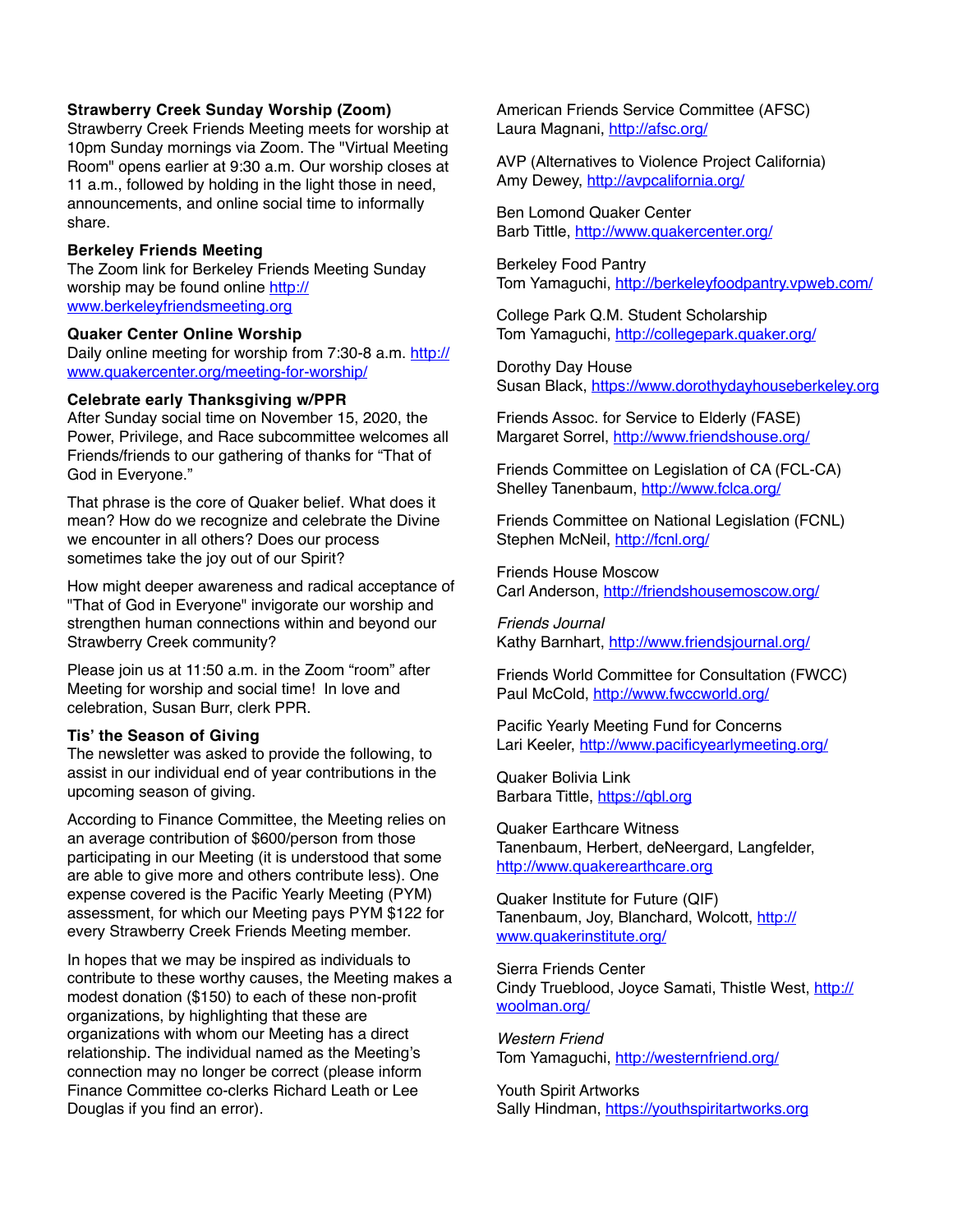### **Quakers in Russia**

At 8 a.m. (PST) Saturday, November 7, (9 p.m. Moscow Time). Friends House Moscow invites you to a Zoom lecture (in English) by Sergei Nikitin on his book *When Quakers Were Saving Russia* (the English working title is *Friends and Comrades*). The book was published in Moscow (June 2020), and it is hoped an English translation will soon be available.

The book's subject is the relief work done by British and American Quakers in Russia during the terrible years after World War I, after the Bolshevik revolution, during the Civil War and after it - until 1931.

This presentation is significant in that it's about the history of Quakers in Russia, and it's a rare opportunity to hear a Russian Quaker, speaking from Russia, in real time. Carl Anderson has registered for this presentation and others may be able to access. Contact Carl if you are interested.

### *Come as You Are* **Bible Study**

One hour *Come As You Are* Bible Study is offered at 9 a.m. Mondays and Thursdays via Zoom.

On Mondays Mary Miche facilitates a series on "Women in the New Testament," hosted by Live Oaks Friends Meeting. On Thursdays Robert Levering selects a variety of Bible passages as led, and the sessions are hosted by Redwood Forest Friends Meeting. For more information and/or the Zoom links, contact Jay Cash <jonahcash@gmail.com>

## **Quaker Action Worship Group**

 At 11:45 a.m. the first Sunday of each month, Quaker Action Worship Group comes together on Zoom. QAWG's mission is "To discern how our Quaker practice and tradition can more strongly and fully inform our political activism. We ask the question: how can we, how should we, live as Quakers right now?"

At the October 4th QAWG meeting, the group's focus centered on making amends, repair and rebuilding (especially interpersonal relations), and "making right", especially by living the meaning we seek. QAWG discussed the challenge of acknowledging common ground, and keeping in mind the other's humanity and shared values, despite politicized language that highlight differences and points of conflict.

QAWG draws from Strawberry Creek Friends Meeting, Berkeley Friends Meeting, and Berkeley Friends Church. For more information, please contact Co-Convenors Betsy Morris or Asa Brown. QAWG next meets the first Sunday in November (Nov 1).

### **Minute to Stop Nuclear Weapons**

Strawberry Creek Friends Meeting joined other Quakers around the world in supporting the Treaty on Prohibition of Nuclear Weapons. At our October Meeting for Business (10/11/2020), our Meeting adopted the minute set out below.

The International Campaign to Abolish Nuclear Weapons (ICAN) announced shortly thereafter that Tuvalu ratified the Treaty on the Prohibition of Nuclear Weapons today, becoming the 47th state party. Tuvalu is the ninth Pacific island state to ratify or accede to the treaty, following Palau, New Zealand, the Cook Islands, Samoa, Vanuatu, Kiribati, Fiji and Niue. (Go Pacific Islanders!) To track progress on this issue, visit the ICAN website https://www.icanw.org/

The complete text of the minute adopted is:

*We seek to live our lives in reverence for all life on Earth, encompassing right-sharing of the world's resources amongst all people and all species. Friends are called to enter into right relationship with Earth and the community of life it supports.*

— Strawberry Creek Earthcare Testimony 2010

Strawberry Creek Monthly Meeting unites with Honolulu and San Francisco Friends Meetings in their support of the Treaty on Prohibition of Nuclear Weapons. Supported by a majority of the world's nations, the Treaty is a fitting international effort in response to the 75th anniversary of the US bombings of Hiroshima and Nagasaki. The process of signing and ratification is active. As of September 30, 2020, 84 nations have signed; 46 nations have ratified. The US currently has backed away from its former commitments to nuclear non-proliferation and reducing its nuclear arsenal.

Britain Yearly Meeting's Meeting for Sufferings stated in 1955 that "to rely on the possession of nuclear weapons as a deterrent is faithless, to use them is a sin." US continued development and testing of new nuclear weapons are endangering life on earth.

While support of long-term efforts such as US ratification of this Treaty are needed, we encourage Friends to do locally what we have been doing over time: witness and protest at the Lawrence Livermore Labs, Vandenberg Air Force Base, Nevada Test Site, Lockheed Martin's big plant in Sunnyvale, and with the Regents of the complicit University of California; financially support anti-nuclear organizations such as Livermore Conversion Project, Tri-Valley CARES, Western States Legal Foundation and Friends Committee on National Legislation among others.

While all cannot do everything, we can work and pray for peace and for a nuclear-free world.

https://en.wikipedia.org/wiki/ Treaty\_on\_the\_Prohibition\_of\_Nuclear\_Weapons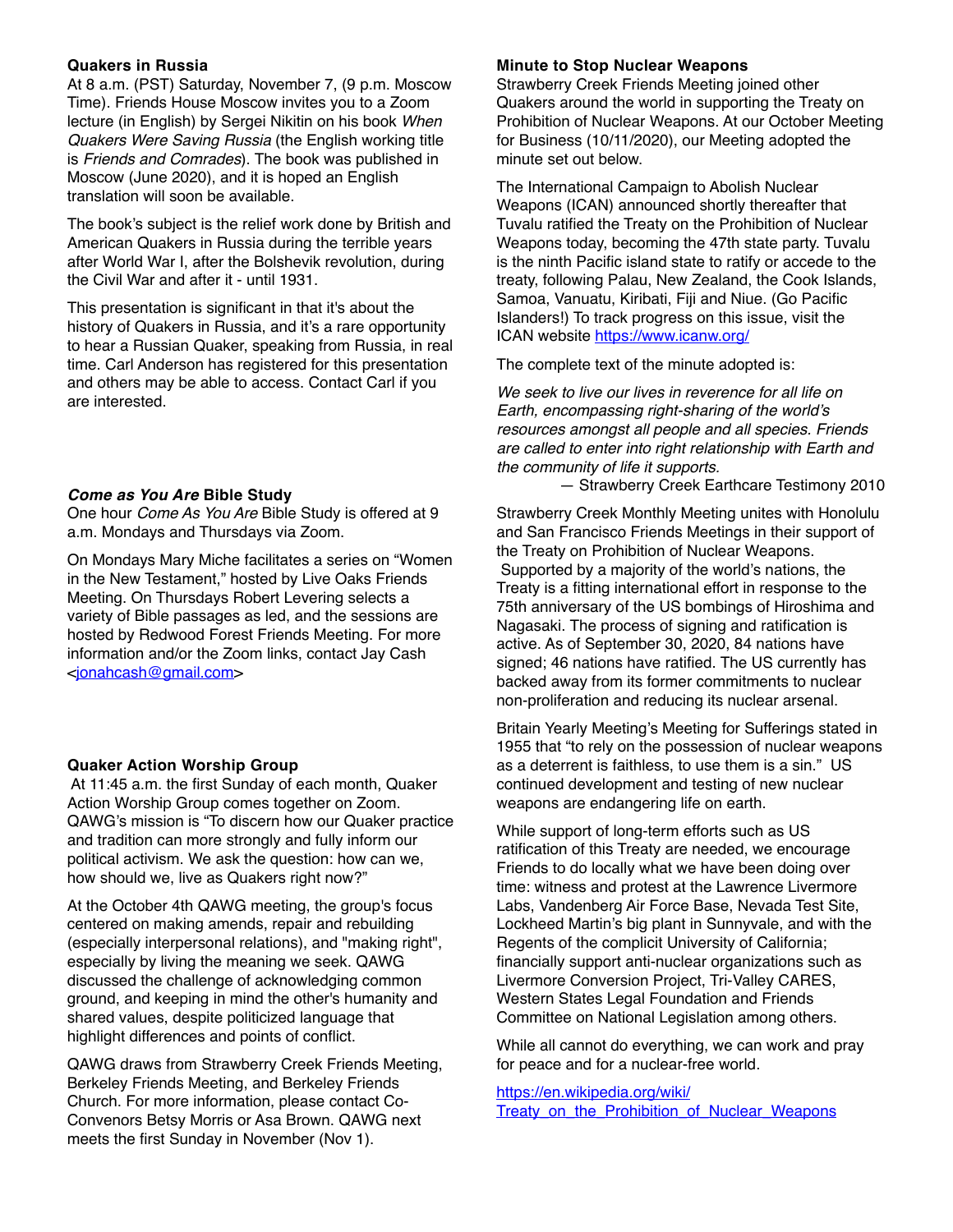## **Help Build a Tiny House**

Youth Spirit Artworks (YSA) is putting together teams of move-in helpers (22 groups of 3-5 people) to assist Tiny House Village residents move into their homes. Teams are needed each day from 2:30 p.m. to 6:30 p.m. on two weekends – November 28/29, and December 5/6.

YSA hopes that each congregation sending teams will (for the residents of each Tiny House its teams are assisting) 1) sign a personal card with well-wishes, 2) provide \$140 funding for a mattress, 3) collect items for a "welcome basket." This "basket" should be a shower caddy containing toiletries and other personal care items, such as soap and shampoo, conditioner, body lotion, a toothbrush and toothpaste, floss, flip flops, socks, and washcloths.

Additional items such as towels, sheets, a chair, a pillow, curtains, clothes hangers, a wastebasket, a dustpan, and a quilt can be picked up at the YSA gallery (located at 3324 Adeline St or via alternate entrance at 1740 Alcatraz Ave).

Teams bring all items collected (including Welcome Basket) to the Village, 633 Hegenberger Road, Oakland. Once a residents belongings have been moved into the Tiny House, teams may assist the new resident with decorating, including hanging the curtains.

YSA hopes Tiny House residents living in close proximity will develop a mutually connected and supportive community together.

Does being part of the joyful process of helping someone move-into their brand new home sound like fun?!! If so, once you have put together a team that has sufficient backing from its congregation to fulfill the necessary commitments YSA has described above, then fill out this form, and contact Tiny House Village Project Coordinator Jilly <jilly@youthspiritartworks.org>.

#### **Monan's Rill Devastated by FIre**

Monan's Rill, an intentional community with fourth generation residents, was co-founded in the 1970's by Quakers from Berkeley Friends Meeting and others, on 400 beautiful rustic acres outside Santa Rosa. The parents of Strawberry Creek Friend Roberta Schutz were among its founders.

After the Glass Fire only one of twelve Monan's Rill homes was left standing (fortunately no lives were lost). The one house left standing was built by the late Russ and Mary Jorgensen, long ago of Berkeley Friends Meeting, both Freedom Riders, riding in the 1960's for desegregation in the South.

In addition to this one home, Monan's Rill's community building, shop with tools and equipment, and recently installed rainwater catchment system and solar array are still intact. The community has expressed its intent to rebuild. If you would like to contribute, go to https:// www.gofundme.com/f/SupportMonansRill

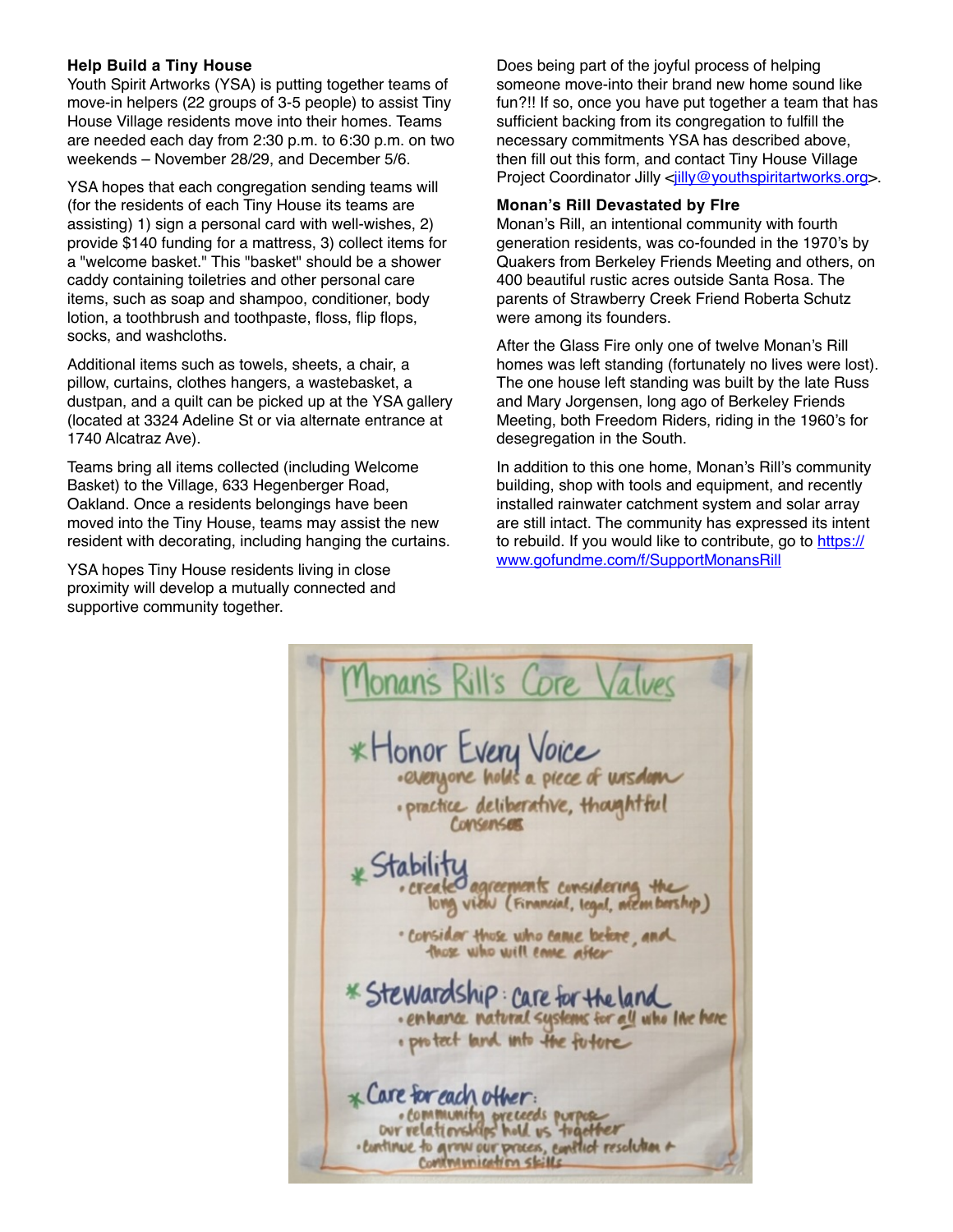#### **Spotlight (someone in our community) ELLEN LEVIN**

*I will arise and go now, and go to Innisfree, And a small cabin build there, of clay and wattles made; Nine bean-rows will I have there, a hive for the honey-bee, And live alone in the bee-loud glade. And I shall have some peace there, for peace comes dropping slow… I hear it in the deep heart's core. — William Butler Yeats*

The above poem is a longtime favorite of Ellen Levin, who observed to me that many of her most important adventures have come from saying yes to interesting people, who invited her to join them doing things she might never have done on her own. She emphasized also what a blessing it is, especially after a challenging high risk adventure, to find respite somewhere nourishing and deeply safe. These two contrasting movements compose a delicate dance in her life.



weekends she often relaxed at her roommate's nearby cotton mill hometown (Hildebrand, North Carolina). After enjoying meals made with vegetables from the family's garden, Ellen sat on the family porch listening to her roommate's father play guitar. She herself always felt welcomed and included there, but she can still recall derogatory comments about Jews popping up during casual conversation.

In selecting her undergraduate degree

major, she chose English literature, since she loved the Romantic poets like Wordsworth and Lord Byron. The famous Yates scholar Randall Jarrell, who once held the position now known as U.S. Poet Laureate, was her professor.

Just before graduating, she met an artist who invited her to run away with him to New York City. Once there Ellen was happy to get work proof reading and spellchecking crossword puzzles published in Dell magazines – the first in a series of short term quirky jobs in New York. The two of them lived in a small \$40/month apartment on Lower Eastside, painted in colors of pink and green, in a lively Puerto Rican neighborhood.

#### **Appalachian Trail**

Soon they were joined by a third person (who slept for awhile in their kitchen). He suggested the three of them walk the Appalachian Trail from Bear Mountain (above NYC), all the way back to North Carolina (500-600 miles). Ellen had no hiking experience and bought new hiking boots for the trip. None of them had a tent; only backpacks and sleeping bags. When it rained, they got sopping wet, unless they were fortunate enough to have sheltered in one of the lean-to's situated every ten miles along the trail. In places the trail took her over rocks, across streams, and one time beside an active hornet's nest. She kept a close watch out for rattlesnakes, having accidentally sat down very near one.

After about a week on the trail, Ellen was ready to go home, but the two young men persuaded her to continue. She ended up walking the trail a total of six weeks, before she finally left the trail in Virginia to hitchhike the remainder of the distance back to North

She began attending Strawberry Creek Friends Meeting long ago, when it was housed at Shelton School (MLK and Adeline). Ellen reflects that when she first visited she was strongly encouraged to join the Loaves and Fishes Committee, which at that time only served coffee, tea, and cookies (folks felt lucky on those occasions when there were crackers and cheese!). The committee was very small and she remembers how kind Rich Tittle was. Ellen believes becoming part of the Loaves and Fishes Committee was a critical part of helping her feel she belonged at our Meeting.

#### **Early years**

Ellen was born in Baltimore, Maryland, where she grew up. She has one younger brother, who currently lives in Rockville, outside Washington D.C.

At an early age Ellen learned to understand (but not speak) Yiddish. Her paternal grandparents were traditional Orthodox Jews and lived on the floor below them in the same building in Baltimore. At Friday night Shabbat her grandmother lit the big candles – her seven children (and all their children, including Ellen) gathered round. However, her own parents belonged to Reformed Judaism and did not actively attend temple.

Seeking somewhere different, she chose a women's college in faraway Greensborough, North Carolina, where there were very few Jews. Her college roommate was a strong activist for justice on campus. For the first time Ellen met women who openly identified as lesbians. She admired their confidence and advocacy. Although surrounded by political activists, Ellen acknowledged that in general she was (and is) uncomfortable in situations involving conflict. On the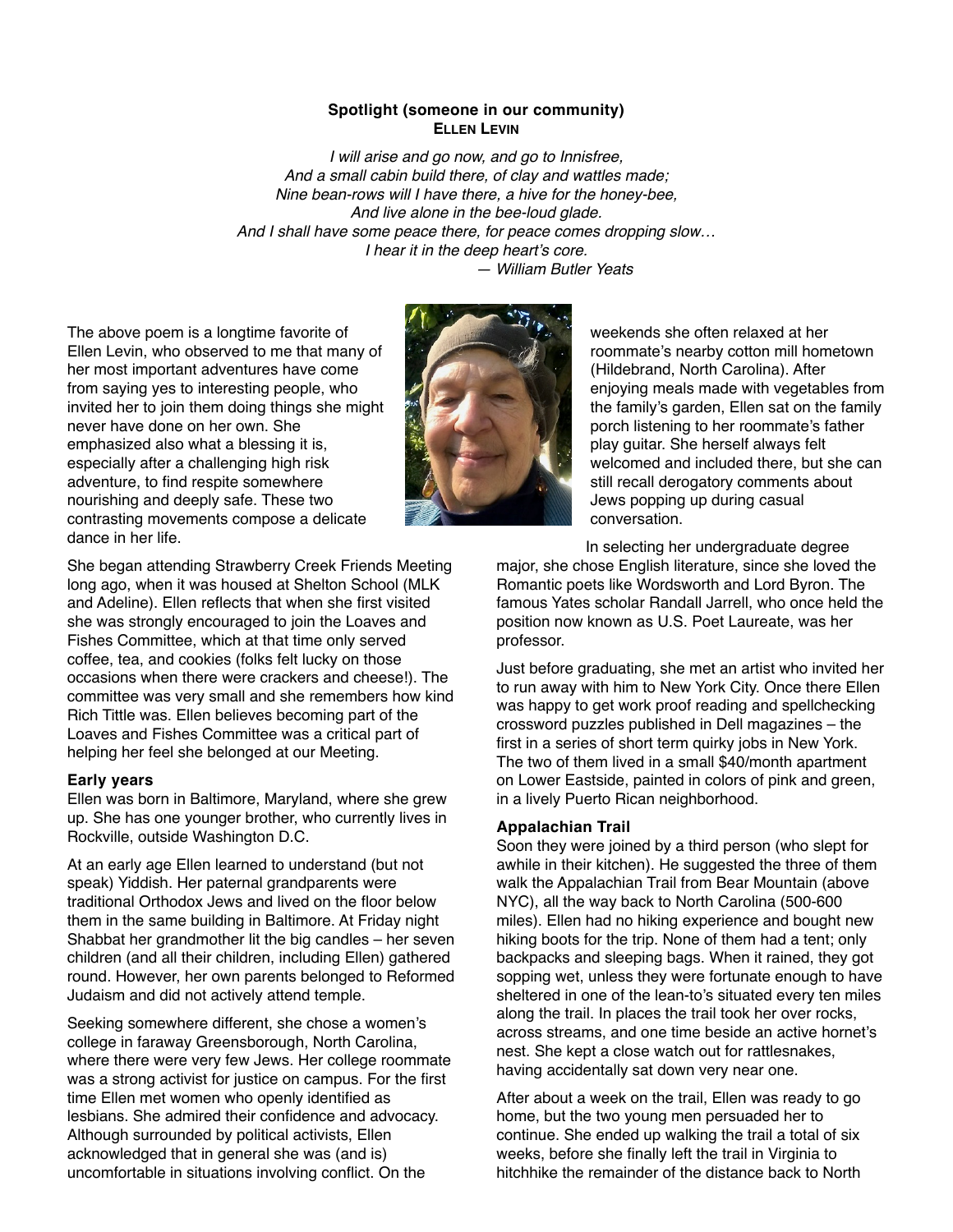Carolina. Re-united in Chapel Hill, the three of them rented an inexpensive rundown "shack" without electricity or running water. For awhile she worked as a model (always in a bathing suit!) for the art students at the University of North Carolina. As winter came on and snows began, it was freezing, especially in the early morning! Once she was trying to get the fire going in the coal burning stove, the stove combusted/exploded, singe-ing her hair!

When Ellen's parents came from Baltimore to visit her and saw her bare living situation, her mother insisted Ellen come with her to California to visit friends. One of her mother's friends was a professor in Berkeley, who invited Ellen to stay with her. Ellen made the decision to make California her home.

#### **California Dreamin'**

At first Ellen felt lost and somewhat disoriented in the Bay Area. She read Beatnik poetry, and books like Jack Kerouac's On the Road, and she hung out at the Purple Onion coffee house in San Francisco. One day she was befriended by a "Jesus freak". Confident he wasn't trying to "pick her up" or rip her off, she found she enjoyed hearing about Jesus, someone she knew very little about. She accepted his invitation to come stay at his friend's house in Mill Valley. She liked the area enough to soon find her own place, and lived in Mill Valley for about ten years, usually by taking care of young children.

A job in Marin that Ellen remembers most fondly was folding the Sunday newspaper from midnight Saturday to Sunday dawn at a Sausalito garage, from where she had a view of the beautiful moonlight playing across the water and the nearby houseboats. Looking back, it struck her as remarkable that although she was alone in the dark, she was not afraid and felt very safe. She also worked as a waitress in a restaurant near the Sausalito houseboats, and as a desk clerk at the fancy hotel Casa Madrone.

In her younger years Ellen sometimes dreamed of being a professional dancer, realistically she knew that wouldn't happen. However, dancing remained close to her heart, and she sought to earn her master's degree in dance therapy at Lone Mountain College in San Francisco. Ellen did well in most of her courses, but struggled with her Psychopathology course, as she found herself identifying with each of the pathologies the class studied. At that time, being gay was considered a pathology and an illness. Ellen notes this perspective was very disturbing to her, since at that time she was wrestling with her own sexual identity and orientation.

She took a break from her dance therapy studies and went to visit her parents back in Baltimore, Maryland (her mother's health had taken a sharp turn for the worse). As she feared, the time spent back on the east coast with her parents and aunt was extremely stressful, and left her seriously depressed. When she again returned to San Francisco to finish her thesis at Lone

Mountain College, she was unsure of what subject to write about. She somewhat randomly selected autistic children as her field of study. Not knowing how to work with autistic kids or how to write a formal thesis paper, she felt overwhelmed and did not complete her masters.

#### **"I see you in an Apple Orchard"**

Feeling alienated and unrooted, she found a place at Westside Lodge (Hayes Valley) San Francisco. One of her roommates there was a Quaker and invited Ellen to the Quaker Meeting on Lake Street. Ellen immediately loved Quaker worship and community, where she felt accepted, safe, and cared about. Quaker quiet was particularly restorative.

After moving to another part of town, the difficult logistics prevented her continuing to attend the Quaker Meeting on Lake Street. However, Spirit continued at work in her life.

One especially wonderful encounter was in a coffeehouse, where folks put their name in a basket and a spiritual coach drew out her name, saying "I see you in an apple orchard." The spiritual coach then suggested she go to the Harbin Hot Springs Healing Festival that weekend.

Ellen acted on this suggestion, but on her way there, she got on the "wrong" bus, where she began talking to a fellow passenger who was blind. Her new friend invited her to come to Sebastopol and stay with his friend, an activist and community caretaker. It turned out the friend lived in an apple orchard!

She stayed at the friend's home for over a month, and experienced great security. This time was the start of a new chapter in her life. She still recalls with so much gratefulness the Thanksgiving she celebrated there.

During her time there, there was no pressure on her, e.g., she was free of academic requirements, petty house rules, and worry about food and shelter. Instead, she joyfully ate vegetarian meals prepared with love. It was a time of deep healing – she never forgot the family's generosity. Finally, she felt prepared to return to San Francisco.

#### **Children – A Life's Work**

Back in San Francisco, she settled into providing childcare, first at the Tenderloin Y, where the mothers were so appreciative - Ellen felt very needed and confident that she was doing good and valuable work.

Later, she began working in the Mission District, at a pre-school Head Start program and thereafter at Bue DIa Family program. Meanwhile she took childcare courses at San Francis State University, where she was only two classes short of earning her teaching certificate.

About 35 years ago Ellen moved from San Francisco to the East Bay to do pre-school child care, and has been here ever since. She worked in Berkeley Unified School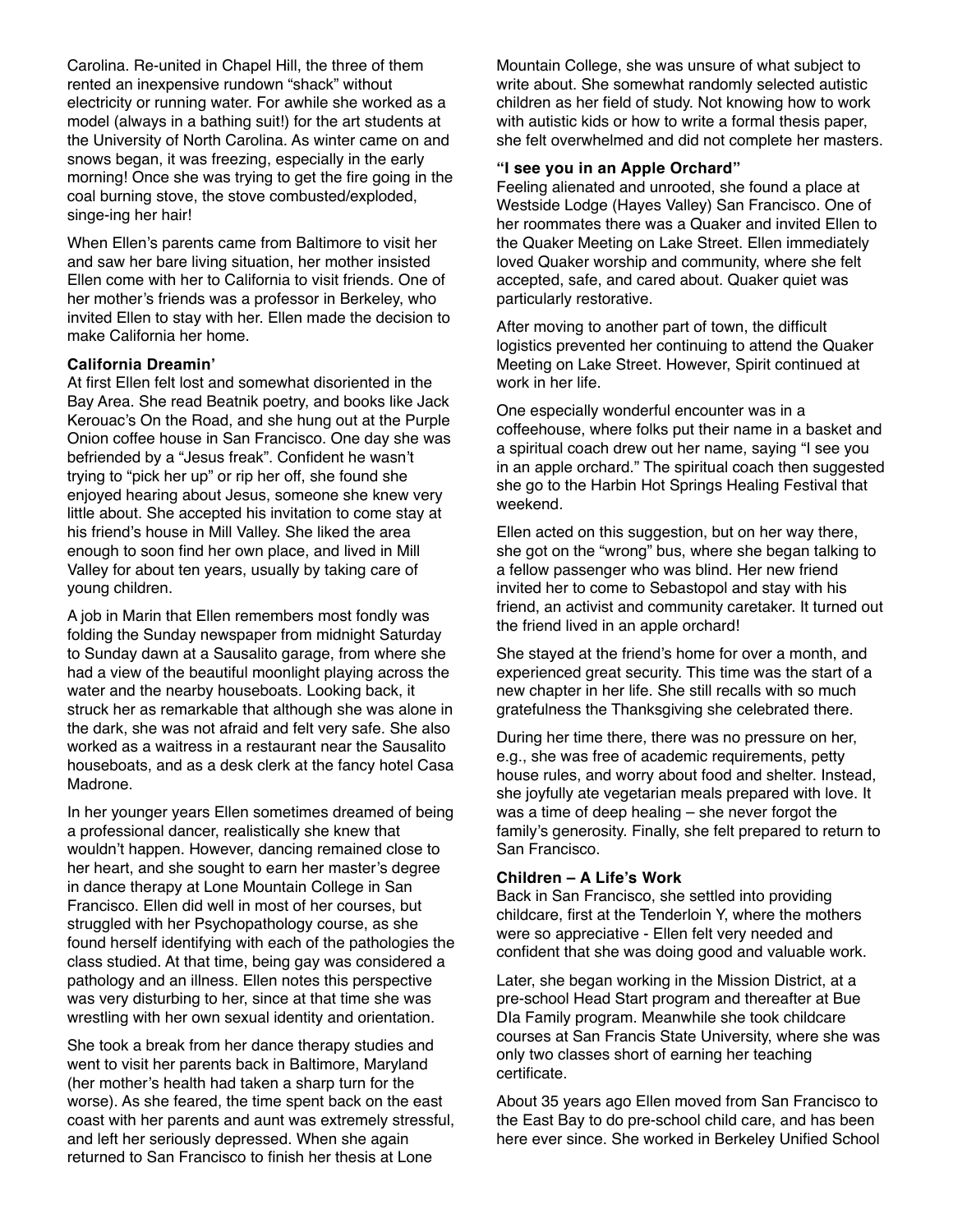District for 22 years as a special education assistant; twelve years ago she retired but remains active.

#### **Dancing with Words**

Ellen has always loved the music of language, and appreciates the writing of others, as well as writing poetry herself.

The last eight years she has co/led a writing group for people at a residence for homeless people. Strawberry Creek Friends Meeting supported her in starting a garden at the homeless residence. The Dime-a-Gallon fund contributed to the garden's expenses; Meeting member Paul McCold and the Youth Spirit Artwork

(YSA) students of Meeting member Sally Hindman provided hands-on help.

In addition to co-leading a writing group for homeless individuals, she is also part of the Writing Group Fresh Ink and has had some of her poems published in anthologies.

Strawberry Creek Friends Meeting has influenced her writing in many important ways. When asked to elaborate, Ellen explained: The meeting has helped me believe in my quiet center and a few members have validated me and shown interest in me. I believe in the bluebird of happiness."

### **Nothing Special**

I've become quiet from sitting at Quaker Meeting with others around me

not pushing at me, not telling me what to think from singing a love song to myself "Daisy, Daisy give me your answer true"

from watching the cat curl up like a snail shell her quietness like the stillness after the vacuum cleaner stops

she licks her paws, like that's all that really matters her white socks like they just came out of the washing machine bleached and all

the triangle of white on her throat the purring that seems to come from under that triangle

when she lays down beside me just me in my black and white prison shirt covering my constricted heart

it opens and begins to purr too.

— Ellen Levin (2012)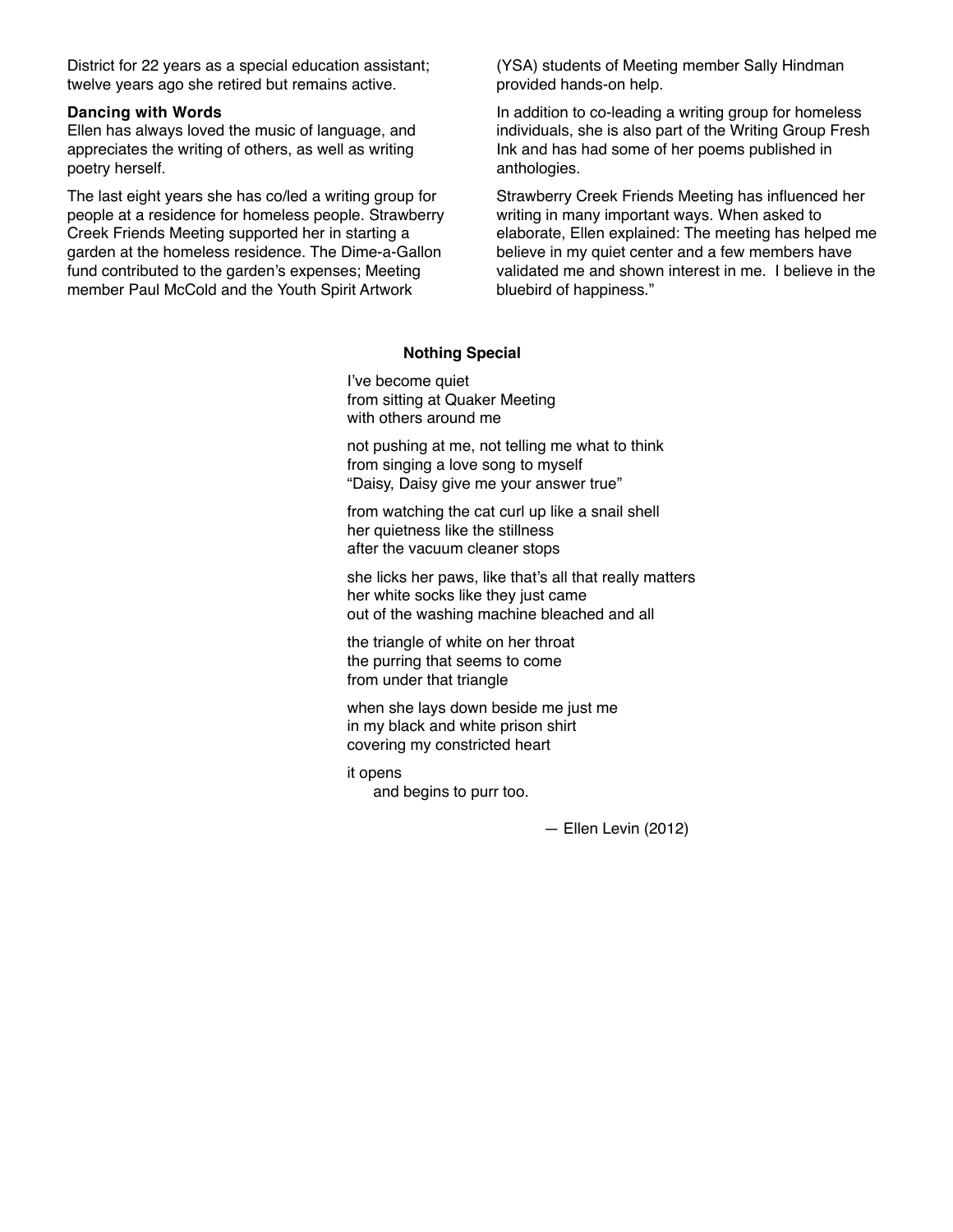## **Strawberry Creek Monthly Meeting Meeting for Worship on the Occasion of Business October 11, 2020 Minutes\***

\* These are draft minutes, pending corrections/approval at October business meeting.

Business meeting opened at 11:50 a.m. with silent worship and was conducted via Zoom. Elizabeth Moses Strain clerked the meeting. 37 Friends were present. Joyce Samati and Josh Gallup presented responses to the advices and queries on Simplicity from the First Day Children's Program Committee. The Clerk reviewed the agenda, which was posted to the meeting's web group, groups.io.

The Recording Clerk read the minutes for the September 13, 2020 meeting for business. The minutes were approved with the following changes:

- The name of the Ministry and Worship Committee was corrected to Worship & Ministry
- The time of the Quaker vigil for democracy (4:00 on the second and fourth Friday of the month) was corrected
- It was noted that Zoom has made a change and now it possible for individuals to select their own breakout rooms, so the web coordinator just needs to know that you want a room.

## **Correspondence and Clerk's Business**

The clerk noted that we received an acknowledgement for our \$150 contribution to Friends Committee on National Legislation. She also expressed appreciation for the Friends who served as presiding, alternate, and recording clerks during the September business meeting.

## **Old Business**

*Nominating Committee* (James Hosley). Rachel Findley was approved to serve on Worship and Ministry.

*First Day Children's Program committee* (Joyce Samati). After the committee presented its proposed revision of its job description in September's business meeting, Friends recommended several changes, which were reflected in a revised job description.

- The term "the spices" was removed
- This sentence was added: "For us it's important to consider issues of diversity and racism and to be open to talking about these with children."
- "Each committee member *may* serve a two year term" was changed to "Each committee member *will* serve a two year term"
- The injunction to review the meeting's child safety policy annually was inserted.

The revised job description was approved. (It was circulated via groups.io after business meeting.)

*Peace, Earthcare, and Social Witness* (Carl Anderson). The Minute on the Treaty on Prohibition of Nuclear Weapons was approved with changes clarifying the process of signing and ratification. The final minute is being posted today to groups.io.

# **New Business**

*Peace, Earthcare, and Social Witness* (with Stephen McNeil, Care of Meeting Buddy) A sub committee comprised of Stephen McNeil, Larry Strain, and Susan Black presented a proposal for the Strawberry Creek Meeting Community Sharing Fund, which was circulated via groups.io on October 9th. It was noted that the donors to the Contingency Fund (formerly the Site Contingency Fund) from which part of the seed money for the Community Sharing Fund will be drawn, specified that the funds be used to meet to respond to a specific leading from the Spirit. The following changes were recommended:

• Organizations that are led by people of color will be prioritized.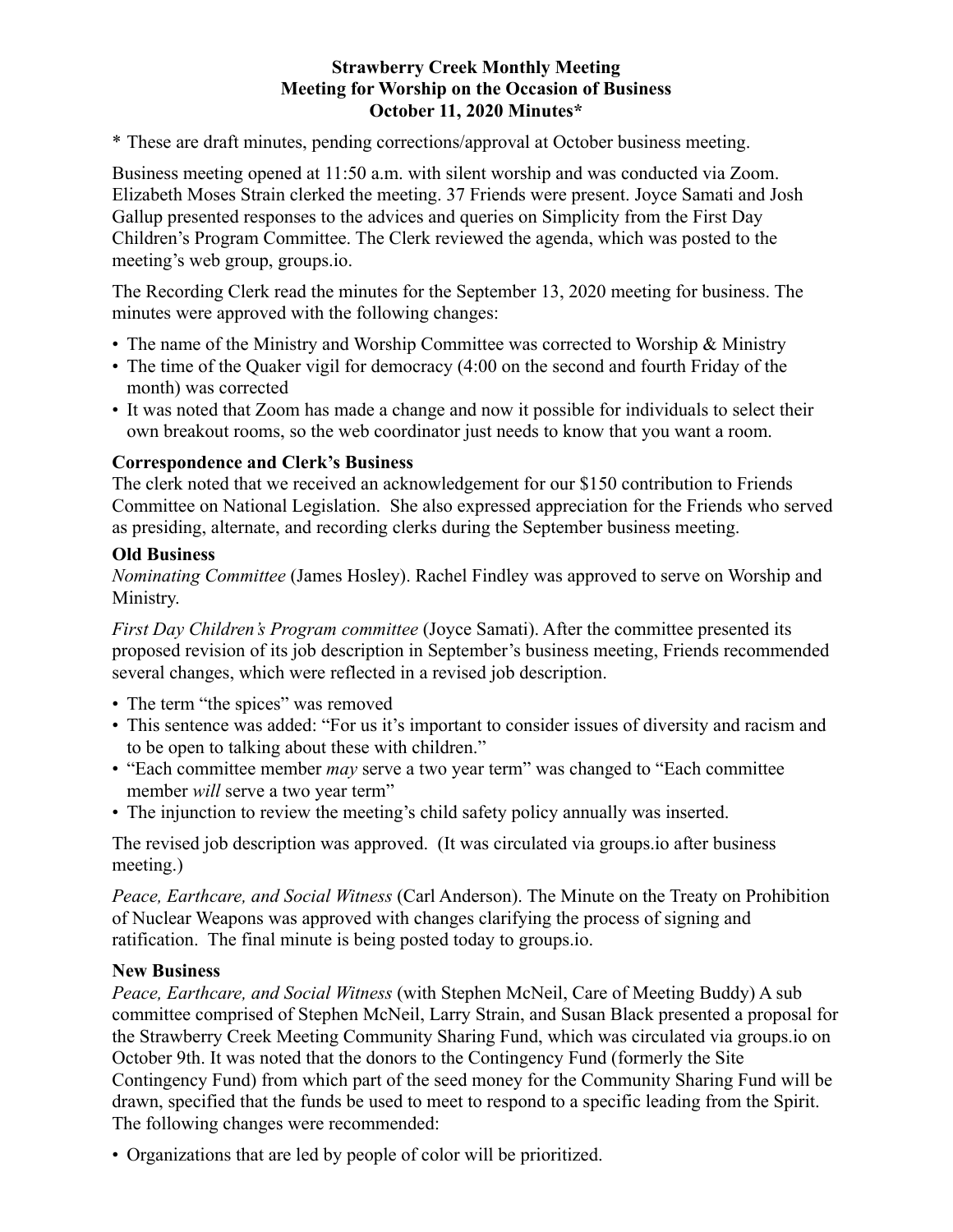- The process for Friends to recommend East Bay organizations for grants is to submit their names to the convener of the Working Group/Ad Hoc Committee.
- The intention is that the fund will be replenished by both a line item in the meeting's budget, and individual contributions from Friends. The goal is to give away \$10,000 every year.

A Working Group/Ad Hoc committee made up of members of Peace Earth Care and Social Witness, Care of the Meeting, Power, Privilege and Race subcommittee of Worship and Ministry, Finance and Mutual Care committees will be formed by the Clerk to work out additional details and review East Bay organizations to which to donate. Their report will come back to Meeting for Business for review and action.

*Nominating Committee* (James Hosley) Carl Magruder's name was nominated as the meeting's representative to College Park Quarterly Meeting. While his name is seasoning, he will attend Fall Quarterly and present a report. The clerk asked that Care of the Meeting and Nominating Committee meet to discuss a way to avoid the potential difficulties that might arise when Friends are asked to begin service in a particular role before they are approved.

*Communications Committee* (Ragni Larsen-Orta). A new draft job description for the committee, including individual job descriptions for newsletter editor, librarian, and web coordinator, was circulated via groups.io on October 9th. The committee welcomes comments between now and the November business meeting.

# **Reports**

Treasurer (Nancy Wilkinson) presented highlights from the financial reports, which were shared via groups.io on October 9th and 10th. We are \$3,700 behind in contributions for the year, which is not a concern given that the bulk of contributions come in December. Due to the lockdown, there are big savings in the rent and Loaves and Fishes and lines.

# **Announcements**

- College Park Quarterly Meeting will be held via Zoom October 16th through 18th. Details on CPQM can be found at http://collegeparkquarterlymeeting.org.
- Power, Privilege and Race subcommittee will convene a second discussion on reparations after worship on October 18th. Stephen McNeil circulated links to reading materials for this via groups.io on October 4th
- Our next meeting for business will be November 8th at 11:50 a.m.

Meeting closed with silent worship at 1:40 p.m.

Respectfully submitted, Elizabeth Moses-Strain, presiding clerk Beth Wrightson, alternate clerk Paul Jolly, recording clerk